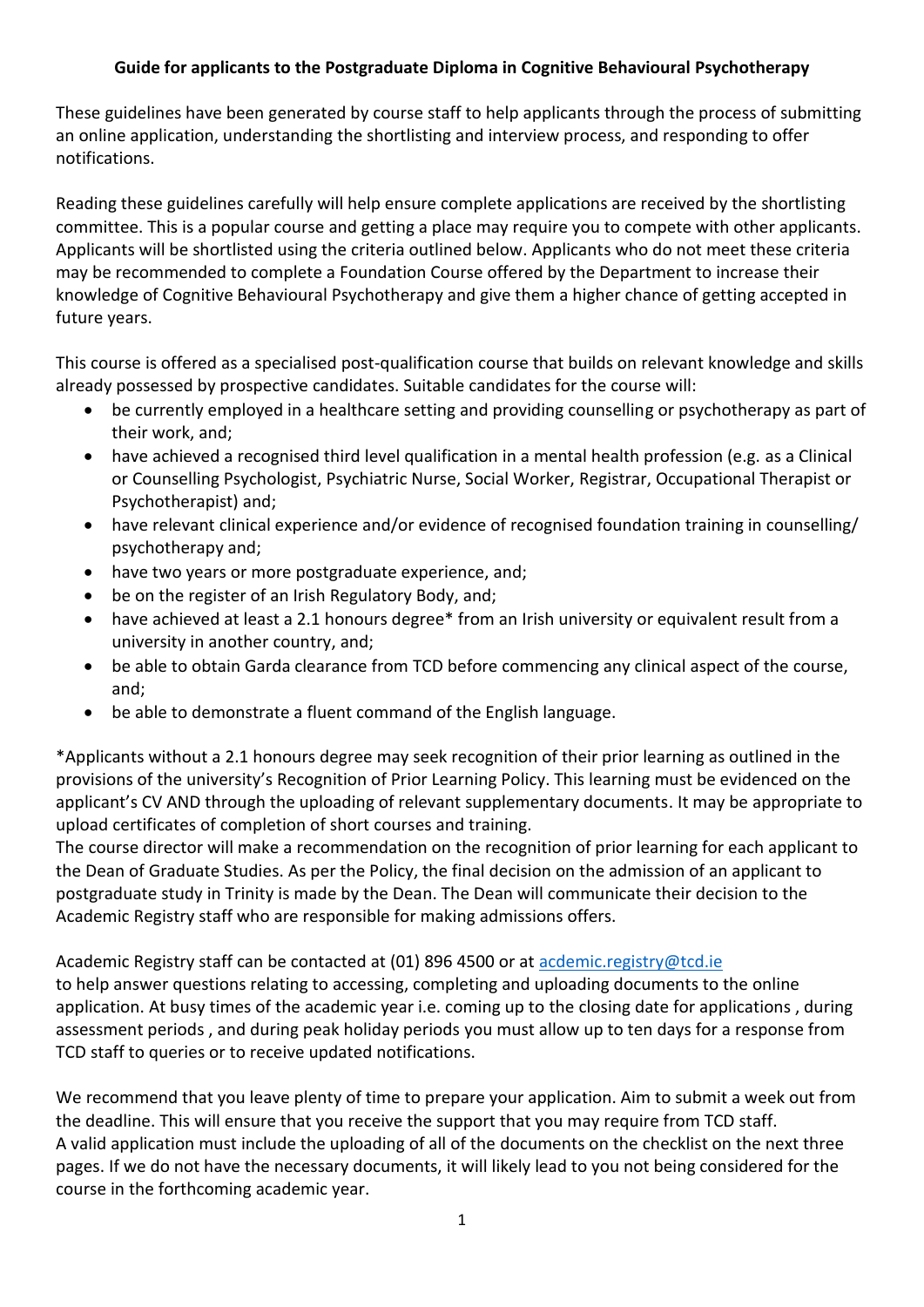**Note: It is the applicant's responsibility to ensure that all the relevant supplementary documents including references are uploaded to their online application. Each document should be saved with your name and the type of document being provided e.g. Joe Blog's CV. The details on each document must be clearly legible on a computer screen. It is recommended that applicants type their reasons for completing the course on the supplementary document. One document should be uploaded per requirement e.g. if your transcript is five pages long, please scan in all five pages into one document and upload.** 

| <b>Criteria</b>                                                                                                                                                                                                                                                                                                                                                                                                                                                                                                                                                                                                                                                                                                                                                                                                                                                                                                               | Present and meets the<br>standards necessary                                                                                                        |
|-------------------------------------------------------------------------------------------------------------------------------------------------------------------------------------------------------------------------------------------------------------------------------------------------------------------------------------------------------------------------------------------------------------------------------------------------------------------------------------------------------------------------------------------------------------------------------------------------------------------------------------------------------------------------------------------------------------------------------------------------------------------------------------------------------------------------------------------------------------------------------------------------------------------------------|-----------------------------------------------------------------------------------------------------------------------------------------------------|
| 1. OFFICAL TRANSCRIPTS<br>a. An official paper-based confirmation of grades, detailing<br>each year of study and the overall final result. This<br>should appear on university headed paper. A transcript<br>should be provided for each university course completed.<br>If these transcripts are in a language other than English,<br>please provide official certified translations as well as<br>copies of the original documents. These documents<br>should have an original certification stamp, certified by a<br>notary or your university.                                                                                                                                                                                                                                                                                                                                                                            | Please upload a digital or<br>scanned version as part of<br>your online application                                                                 |
| 2. DEGREE CERTIFICATE<br>a. An official parchment of the award of the degree (where<br>applicable). A degree certificate should be provided for<br>each course completed.                                                                                                                                                                                                                                                                                                                                                                                                                                                                                                                                                                                                                                                                                                                                                     | Please upload a digital or<br>scanned version as part of<br>your online application                                                                 |
| 3. ENGLISH LANGUAGE COMPETENCY<br>In the case of applicants whose first language is not English and who<br>have not been educated through the medium of English for at least a<br>year at university level, proof of required grades of English Language<br>competency are required as listed below:<br>IELTS (Academic version) and IELTS Indicator: Grade 6.5<br>overall<br>TOEFL: 88 internet-based, 570 paper-based, 230<br>computer-based. The test taken here should be TOEFL<br><b>IBT</b><br>University of Cambridge:<br>Proficiency Certificate, Grade C or better (CEFR Level C1<br>or $C2$ )<br>Advanced Certificate, Grade C or better (CEFR Level C1 or<br>C <sub>2</sub><br>Pearson Test of English (Academic) - PTE Academic: a<br>$\bullet$<br>minimum score of 63 to be eligible (with no section score<br>below 59)<br>Duolingo English Test: minimum overall score of 110/160,<br>dated since January 2020 | If appropriate<br>(i.e. English not your first<br>language), please upload a<br>digital or scanned version as<br>part of your online<br>application |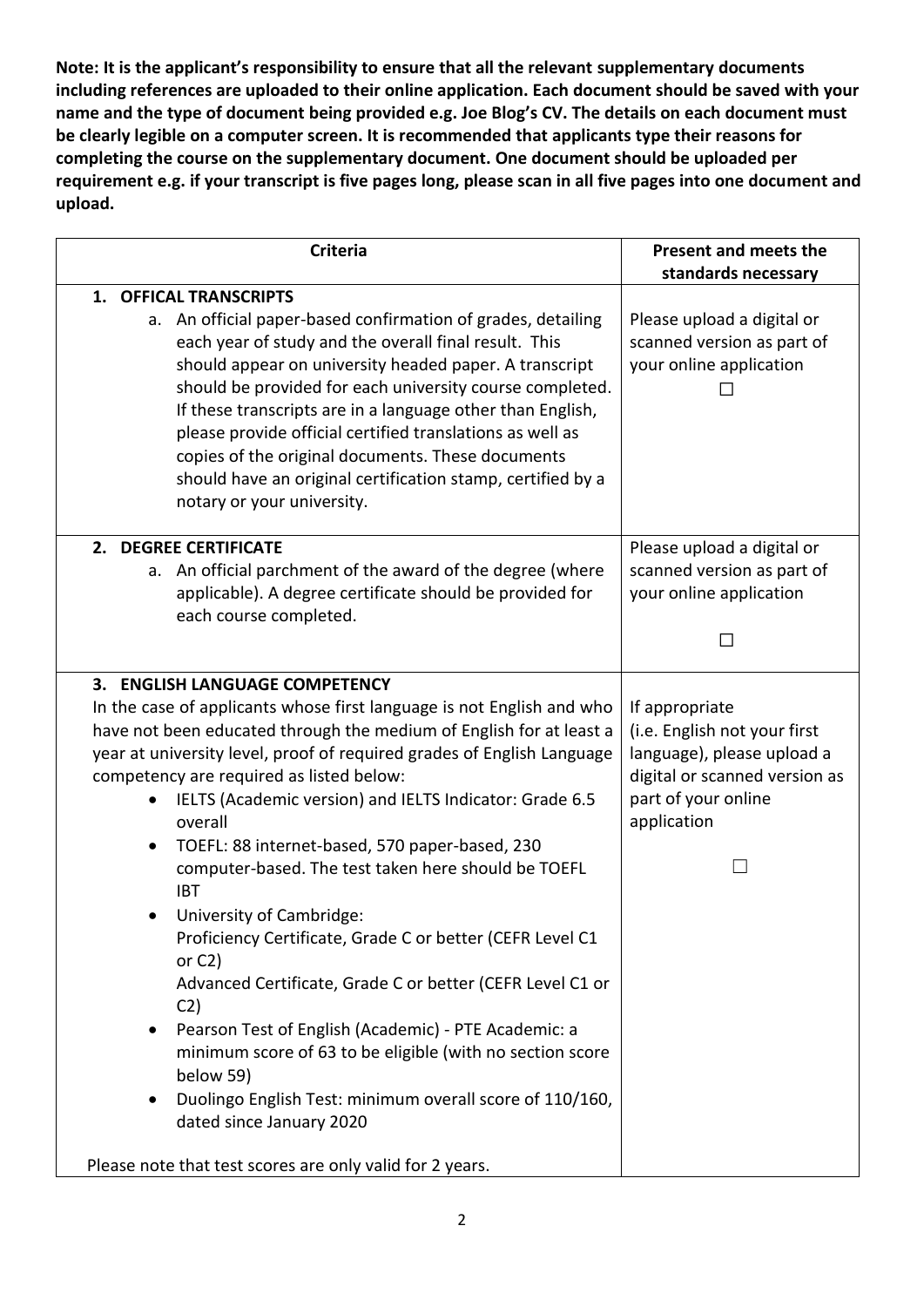| <b>Criteria</b>                                                                                                                                                                                                                                                                                                         | <b>Present and meets the</b><br>standards necessary                                                                                                                                |
|-------------------------------------------------------------------------------------------------------------------------------------------------------------------------------------------------------------------------------------------------------------------------------------------------------------------------|------------------------------------------------------------------------------------------------------------------------------------------------------------------------------------|
| 4. CV<br>a. A detailed CV outlining education and work experience<br>over the last five years immediately preceding admission<br>is required. There is no requirement to provide a<br>personal statement or a detailed history of work<br>experience on the application form.                                           | Please upload a digital<br>version as part of your<br>online application                                                                                                           |
| 5. REFERENCES                                                                                                                                                                                                                                                                                                           |                                                                                                                                                                                    |
| When an application is submitted, the two nominated referees will<br>receive an email with a link to download the reference template,<br>complete and upload to the TCD application system on behalf of the<br>applicant.<br>Applicants who need to amend referee details or add new referee                            | Please get referees' consent<br>to provide a reference and<br>instruct them that they will<br>need to upload a digital or<br>scanned version as part of<br>your online application |
| details (up to a total of four), will be able to do so by contacting the<br>postgraduate admissions team in the Academic Registry.                                                                                                                                                                                      |                                                                                                                                                                                    |
| References may be provided by two academic referees or else by one<br>clinical referee and one academic referee. The same reference<br>template is sent to academic and clinical referees. Please note that two<br>clinical references or a personal reference cannot be accepted in place<br>of an academic reference. |                                                                                                                                                                                    |
| Clinical referees should not fill out Part 2 of the reference form that<br>refers to the applicant's academic history.                                                                                                                                                                                                  |                                                                                                                                                                                    |
| If the standard template is not used, the reference must be on headed<br>paper, signed and dated by the referee within the last two years. The<br>reference should be saved as a reference for the applicant by the<br>named referee e.g. Mary Blog's academic reference for Joe Blogs.                                 |                                                                                                                                                                                    |
| Referees may upload their reference using the link provided, give the<br>reference to the student to upload to their application or return the<br>reference directly to the Academic Registry by email or by post.                                                                                                      |                                                                                                                                                                                    |
| 6.<br><b>SUPPLEMENTARY DOCUMENTS</b>                                                                                                                                                                                                                                                                                    |                                                                                                                                                                                    |
| a. It is compulsory to complete and upload the<br>supplementary course document outlining reasons for<br>applying for the course; post-qualification experience<br>using the CBT model; what was helpful about this<br>experience/training using the CBT model; details of                                              | This is an important form<br>which allows us to more<br>accurately assess a student's<br>suitability for the course                                                                |
| formal case supervision received for therapeutic work<br>and how this has helped in your work; and the personal<br>qualities for working therapeutically with clients. This<br>form is available to download from the online<br>application.                                                                            | Please upload a digital<br>version as part of your<br>online application                                                                                                           |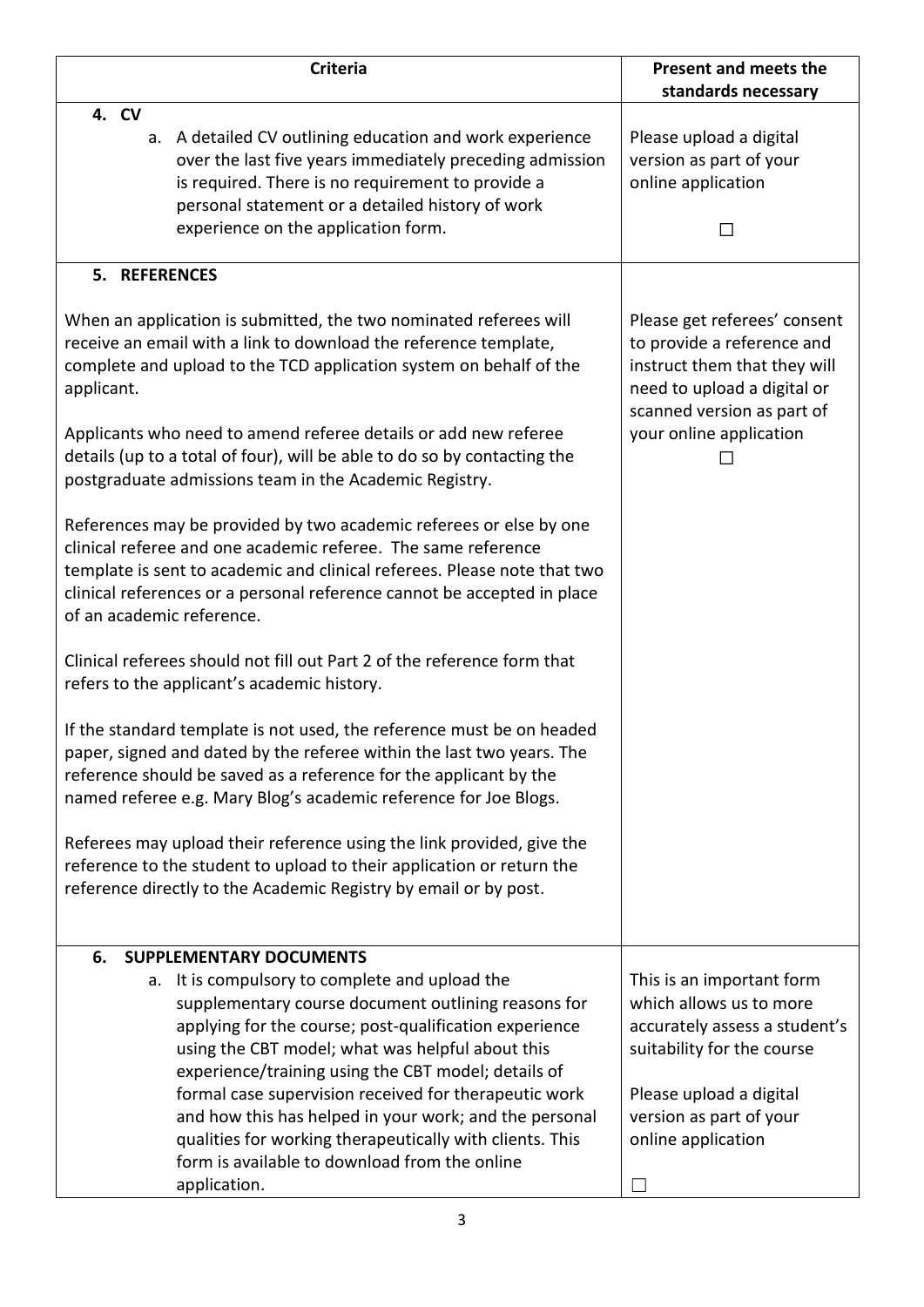| <b>Criteria</b>                                                                                                                                                                                                                                                                                                                                                                                           | Present and meets the<br>standards necessary                                                                                                                                                                                                     |
|-----------------------------------------------------------------------------------------------------------------------------------------------------------------------------------------------------------------------------------------------------------------------------------------------------------------------------------------------------------------------------------------------------------|--------------------------------------------------------------------------------------------------------------------------------------------------------------------------------------------------------------------------------------------------|
| 7. FEES                                                                                                                                                                                                                                                                                                                                                                                                   |                                                                                                                                                                                                                                                  |
| a. Applicants should read carefully the EU Status guidelines on the<br>online application form. An EU applicant is one who meets the<br>criteria outlined in the first three statements in this section. If you<br>tick the 'I do not fall under any of these categories outlined above'<br>box, then your application will automatically default to a non-EU<br>Status.                                  | If appropriate<br>(i.e. You have been working<br>part-time in Ireland or have<br>been living abroad for more<br>than two of the last five<br>years), please upload a<br>digital or scanned version as<br>part of your online<br>application<br>П |
| Eligibility for EU fee status is based on providing evidence of<br>b.<br>residency in the EU for three of the last five years. Part-time<br>workers or applicants in receipt of state benefits must upload<br>documents showing Social Welfare payments or a P60 certificate.<br>Failure to do this will result in an applicant being categorised as a<br>non-EU applicant who is liable for higher fees. |                                                                                                                                                                                                                                                  |
| A deposit of €500 must be paid online at mytcd.ie before you can<br>$C_{\star}$<br>accept a conditional or unconditional offer.                                                                                                                                                                                                                                                                           |                                                                                                                                                                                                                                                  |
| d. Your finance department must complete this Sponsorship form<br>on your behalf which is available at<br>https://www.tcd.ie/academicregistry/assets/PDF/Sponsorship%2<br>OForm.pdf and email it to the fees team in the Academic Registry.                                                                                                                                                               | If appropriate (i.e. You are<br>being funding by the NMBI<br>or another organisation)<br>email sponsorship form to<br>academic.registry@tcd.ie                                                                                                   |
| e. It will only be possible for you to complete the fees section of the<br>online registration form if the Academic Registry staff have<br>confirmed that they have received this sponsorship form.<br>Otherwise the balance will show the full amount of the fee due to<br>be paid by the applicant.                                                                                                     |                                                                                                                                                                                                                                                  |

After you have completed and submitted your application, you will receive a confirmation into the in-tray of your TCD user account with details on how to return to your application page, track and review your application and upload any additional documents. If you are having difficulty logging back into your online application, you should check your email account for an email on how to access your application. If you still cannot access the application, then you should contact Academic Registry for assistance.

Shortlisting of applicants will occur in April and offers are likely to be made in May. Once your application has been reviewed you will receive a notification by email to log back into your TCD user account. Applicants will be advised if they are required to upload any additional documents and if they have received a course offer. A deposit of €500 must be paid online to accept either a conditional or unconditional or firm offer.

Applicants who have paid their deposit and accepted an unconditional or firm offer may email the course director Dr Brian Fitzmaurice at [b.fitzmaurice@tcd.ie](mailto:b.fitzmaurice@tcd.ie) with a request to defer their place. Copying the course administrator at chtdip@tcd.ie on this email. If the course director approves this request the decision will be communicated to the Admissions team in the Academic Registry and the applicant by